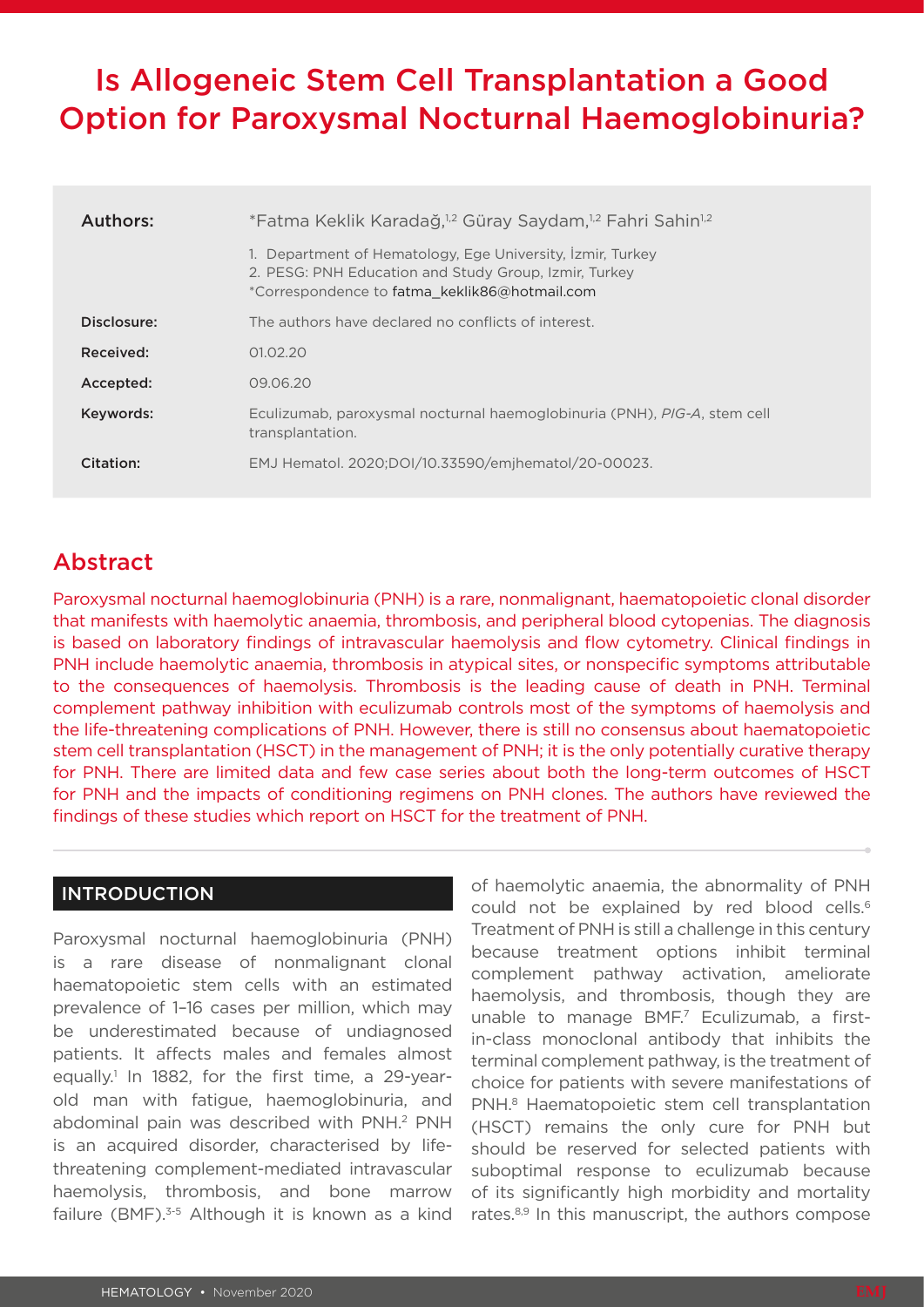in the management of PNH.

# PAROXYSMAL NOCTURNAL HAEMOGLOBINURIA CLINICAL PRESENTATIONS

Clinical features of PNH are wide-ranging (Table 1) and are classified into three different forms according to flow cytometric findings, laboratory abnormalities, and bone marrow analysis: classical PNH, PNH associated with another BMF syndrome (aplastic anaemia [AA], myelodysplastic syndrome), and subclinical PNH.

Haemolysis patients can present with dyspnoea and chest or abdominal pain because of complement-mediated haemolysis which is the main mechanism of PNH.<sup>10</sup> Periods of haemolysis can be triggered by consequences of

an overview on PNH and the outcomes of HSCT complement activation such as infection, surgery, strenuous activity, and alcohol intake.<sup>11</sup> Anaemia can be seen because of the combination of haemolysis and BMF.

> Thrombosis is a major cause of morbidity and mortality in PNH.12 Thrombotic events occur in 40% of patients with PNH and 5–40% of patients can present with thrombosis as an initial symptom.<sup>13,14</sup> It is noteworthy that the prevalence of thromboembolic events within the PNH population can be variable and some patients never experience thrombosis in their life.<sup>15</sup> The exact physiopathology of the hypercoagulable state in PNH is unknown, but current data suggests that it has a multifactorial cause.<sup>13</sup>

> Abdominal pain, dysphagia, and chest pain are thought to be caused by the depletion of nitric oxide (NO) because of the accumulation of high levels of free haemoglobin released into the circulation during episodes of haemolysis.10

Table 1: Clinical signs and symptoms of paroxysmal nocturnal haemoglobinuria.

| <b>Clinical symptoms</b> | <b>Laboratory abnormalities</b>                               |
|--------------------------|---------------------------------------------------------------|
| Fatigue                  | Cytopenias                                                    |
| Dyspnoea                 | Elevated lactate dehydrogenase level                          |
| Haemoglobinuria          | Elevated indirect bilirubin                                   |
| Abdominal pain           | Low haptoglobin                                               |
| Dysphagia                | Haemosiderinuria                                              |
| Erectile dysfunction     | Iron deficiency                                               |
| Chest pain               | The absence of GPI-AP (e.g., CD55 and CD59) in flow cytometry |
| Thrombosis               | <b>NA</b>                                                     |
| Renal insufficiency      | <b>NA</b>                                                     |
| Jaundice                 | <b>NA</b>                                                     |
| Scleral icterus          | <b>NA</b>                                                     |
| Headache                 | <b>NA</b>                                                     |

CD: cluster of differentiation; GPI-AP: of glycosylphosphatidylinositol anchor proteins; NA: none available.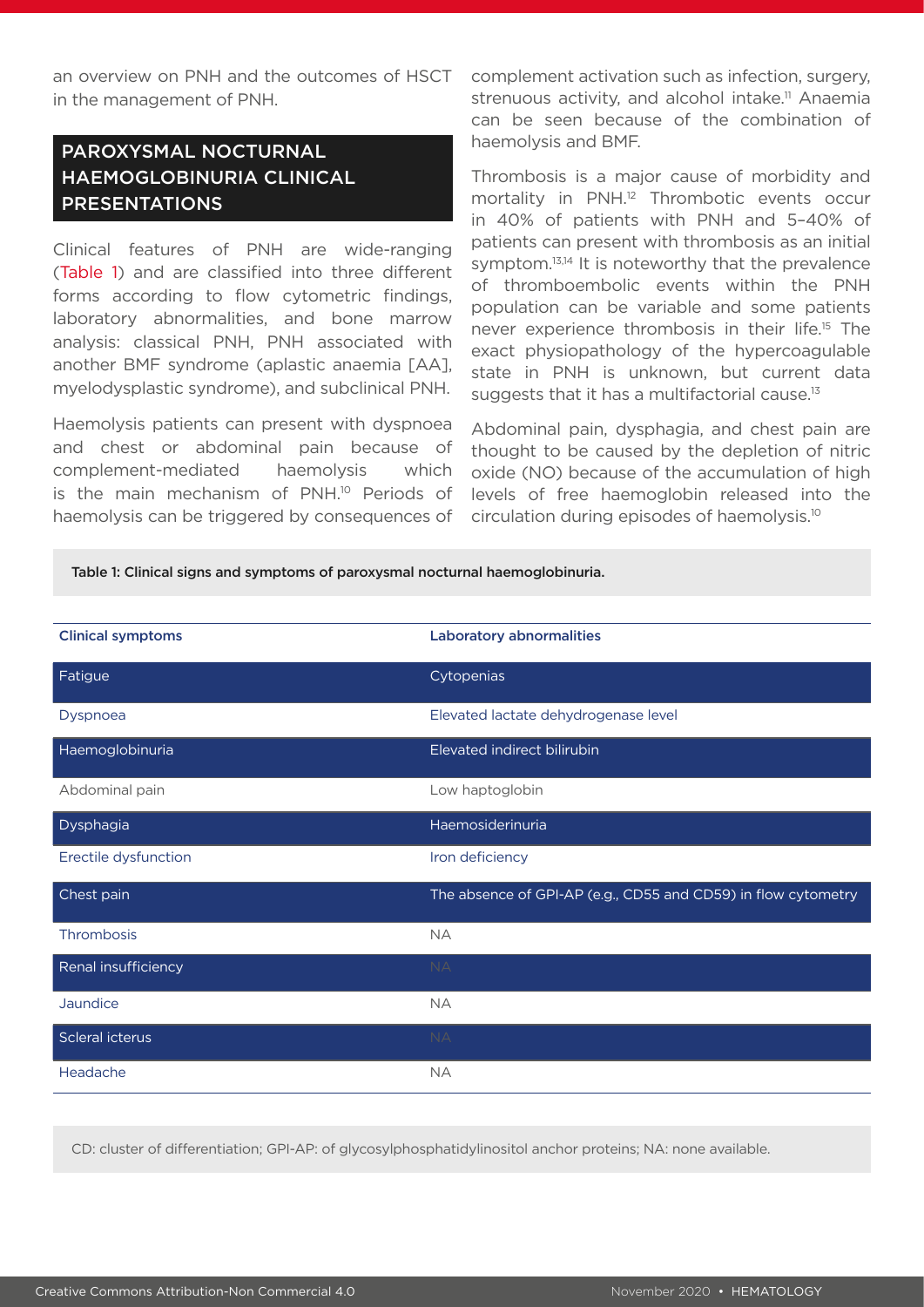NO depletion causes the majority of symptoms in patients with PNH.16,17 NO relaxes smooth muscle; its depletion results in excessive smooth muscle contraction and is thought to be correlated to PNH clonal size.<sup>16</sup> Smooth muscle dystonia is responsible for dysphagia and abdominal pain.<sup>11</sup> Pressure in the chest and dysphagia because of oesophageal spasm is very common during the haemoglobinuria episodes.18

Pulmonary hypertension is thought to occur because of NO depletion in pulmonary circulation and/or thrombosis in the pulmonary system.<sup>18</sup> Cytopenias, in addition to complement-mediated intravascular haemolysis, are an element of BMF. BMF can overlap with PNH in patients, and PNH frequently arises in association with a defined BMF process, particularly AA and, to a lesser extent, low-grade myelodysplastic syndrome, in 50-60% and 15-20% of cases, respectively.<sup>6</sup> Cytopenia dominates the clinical feature rather than haemolysis in patients with PNH with BMF and usually the clone size of PNH is small in these patients.5,19 Less intravascular haemolysis, low reticulocyte count, low lactic acid dehydrogenase (LDH) value, and more severe pancytopenia are expected because of the hypocellular bone marrow.20 Although PNH is a nonmalignant clonal stem cell disease, progression to acute leukemia has been occasionally reported as 2–3%, which is similar to AA.<sup>21</sup>

#### SCREENING AND DIAGNOSIS OF PAROXYSMAL NOCTURNAL HAEMOGLOBINURIA

The main laboratory findings in PNH can be described as nonimmune haemolytic anaemia, meaning mild-to-severe anaemia, elevated serum LDH, and reticulocytosis with negative Coombs test.10 Increased unconjugated bilirubinemia and mild jaundice can also be observed.<sup>1</sup> The occurrence of dark urine and urinary haemosiderin, both evident in intravascular haemolysis, strongly suggest PNH.<sup>22</sup> Cytopenias and anaemia with either leukopenia and/or thrombocytopenia could be present. Even if patients have AA, PNH clones should be considered because of the overlap of these disorders, as previously mentioned. The cases with unexplained cytopenia include anaemia, nonhaemolytic anaemia, and hypoplastic myelodysplastic syndrome, which all require

screening for PNH.<sup>23</sup> Patients who are aged <50 years old; have thromboembolic events of unknown origin, especially at unexpected sites such as intra-abdominal, cerebral, and cutaneous veins; and who have cytopenias and haemolysis should be screened for PNH by flow cytometry.<sup>1,22</sup>

PNH has been shown to occur because of an acquired mutation of the *PIG-A* gene, which is responsible for the first step in the synthesis of glycosylphosphatidylinositol anchor proteins  $(GPI-AP)$  on the cell surface.<sup>24</sup> Cluster of differentiation (CD)55 and CD59 are GPIanchored proteins that block complement activation; intravascular haemolysis is blocked by CD59, and extravascular haemolysis by CD55.10 Complement-mediated haemolysis occurs in patients with PNH because these complement inhibitors are missing.<sup>25</sup> Lack of GPI-AP on cells can be identified in peripheral blood by using flow cytometry and should detect the absence or severe deficiency of GPI-AP on at least two lineages.16,22 With flow cytometry detection of GPI-AP, deficient red blood cells could be demonstrated and categorised into Type I (normal), Type II (partial deficiency of GPI-AP), and Type III (complete deficiency of GPI-AP), which provide an estimation of the haemolysis severity.<sup>3</sup> However, it was recognised that both haemolysis and transfusion would underestimate the clone size derived from red blood cell analyses and therefore, analysis of deficient CD55 and CD59 was also applied to granulocytes, which have a normal lifespan.<sup>10</sup> Flow cytometry is the gold standard for screening PNH but in last few years the antibody panel that is combined with fluorescein-labeled proaerolysin, an inactive variant of bacterial aerolysin which specifically binds to GPI-AP, has shown to be particularly sensitive for PNH diagnosis and its binding is not influenced by the maturational stage of target cells.<sup>22</sup>

#### PAROXYSMAL NOCTURNAL HAEMOGLOBINURIA TREATMENT

Historically, management of classic PNH was based on supportive care such as transfusions of blood cells, steroids, and folate supplements.26 At present, terminal complement pathway inhibition and HSCT are the only effective and approved therapies for patients with PNH.27 Not all patients require treatment and in cases, the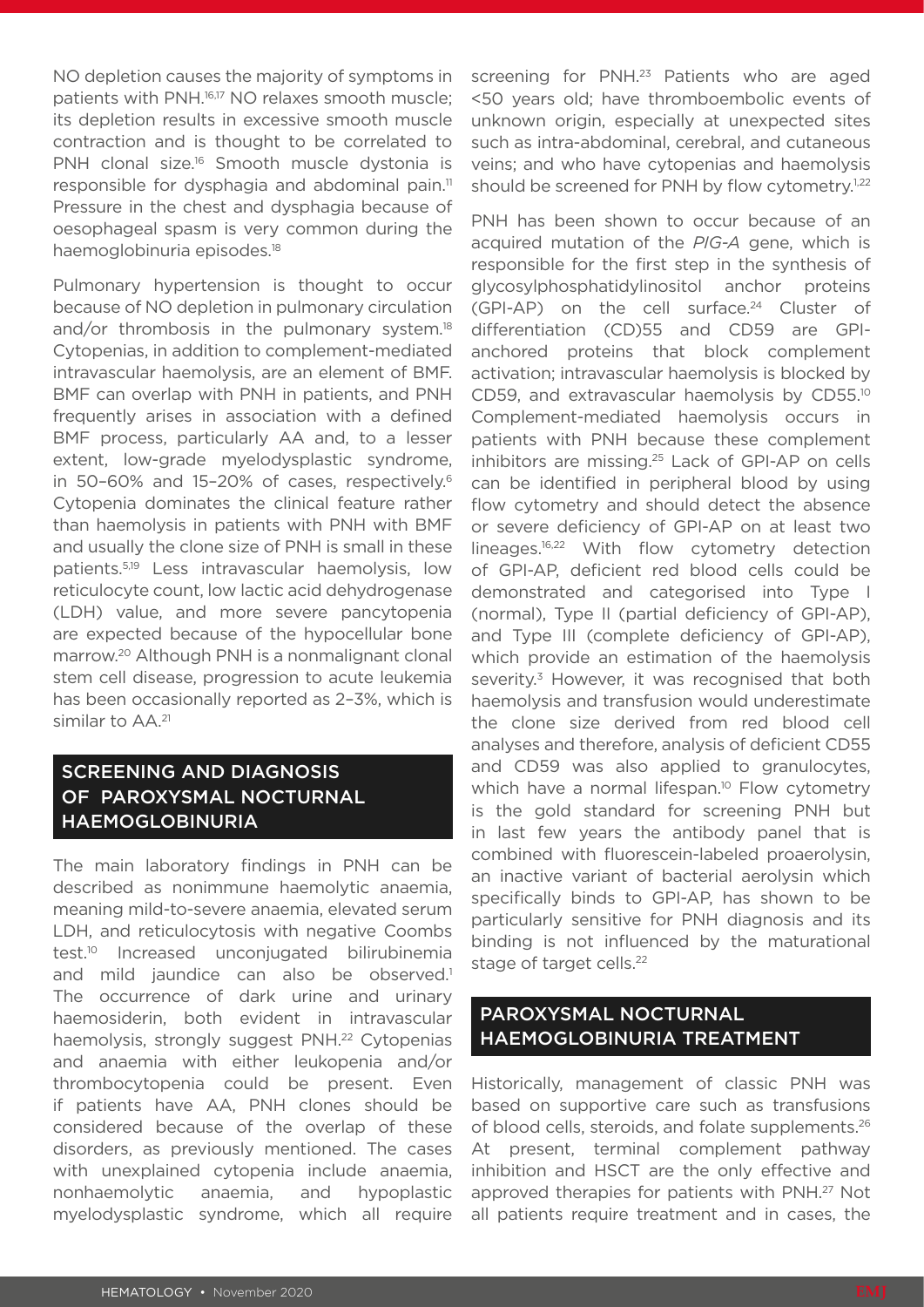PNH clone may disappear spontaneously and spontaneous remission of the disease has been reported.28,29 However, if treatment is needed, the type of therapy depends on the clinical form of the disease: subclinical PNH, PNH in the setting of another BMF syndrome, or classic PNH (see Figure 1).

In subclinical PNH, patients are diagnosed when they are tested for another condition, usually cytopenia. There is no clinical or biochemical evidence of intravascular haemolysis but evidence of a concomitant BMF syndrome can often be seen in patients with subclinical PNH.<sup>6</sup> These patients should be treated according to underlying haematologic disease.<sup>30</sup> However, it is necessary to closely monitor these patients because an expansion of the PNH clone or the cells with a PNH phenotype may occur and patients can develop classic PNH.28,30

When the patients with BMF have mild or minimal haemolysis and PNH clone at the same time, it is classified as PNH/BMF. Although variable,

the percentage of GPI-AP–deficient PMN is usually relatively small (<50%) in these patients.<sup>6</sup> The treatment should be based on underlying BMF syndrome and immunosuppressive therapy and/or HSCT may be needed for these patients.31 Moreover, eculizumab could be used concurrently with immunosupressive therapy in patients with PNH/AA.32

In classical PNH, patients usually have a large clone (>50%). Eculizumab is a U.S. Food and Drug Administration (FDA)-approved humanised monoclonal antibody that inhibits the terminal complement cascade and is highly effective in treating these patients by causing a rapid and sustained reduction of intravascular haemolysis and markedly improving quality of life for most PNH patients.<sup>7,33-35</sup> Eculizumab binds to the complement component C5 and prevents its cleavage to C5a and C5b, which is required for formation of the membrane attack complex and reduces complement-mediated haemolysis.35



#### Figure 1: Clinical features and management of paroxysmal nocturnal haemoglobinuria.

\*May need immunosupressive therapy if overlapping with BMF syndrome

\*\*If patients have large PNH clone size they may benefit from eculizumab therapy

\*\*\*HSCT, transfusion, erythropoietin, steroids, and splenectomy could be different treatment options. Patients who have extravascular haemolysis may especially benefit from splenectomy

BMF: bone marrow failure; HSCT: haematopoetic stem cell transplantation; PNH: paroxysmal nocturnal hemoglobinuria.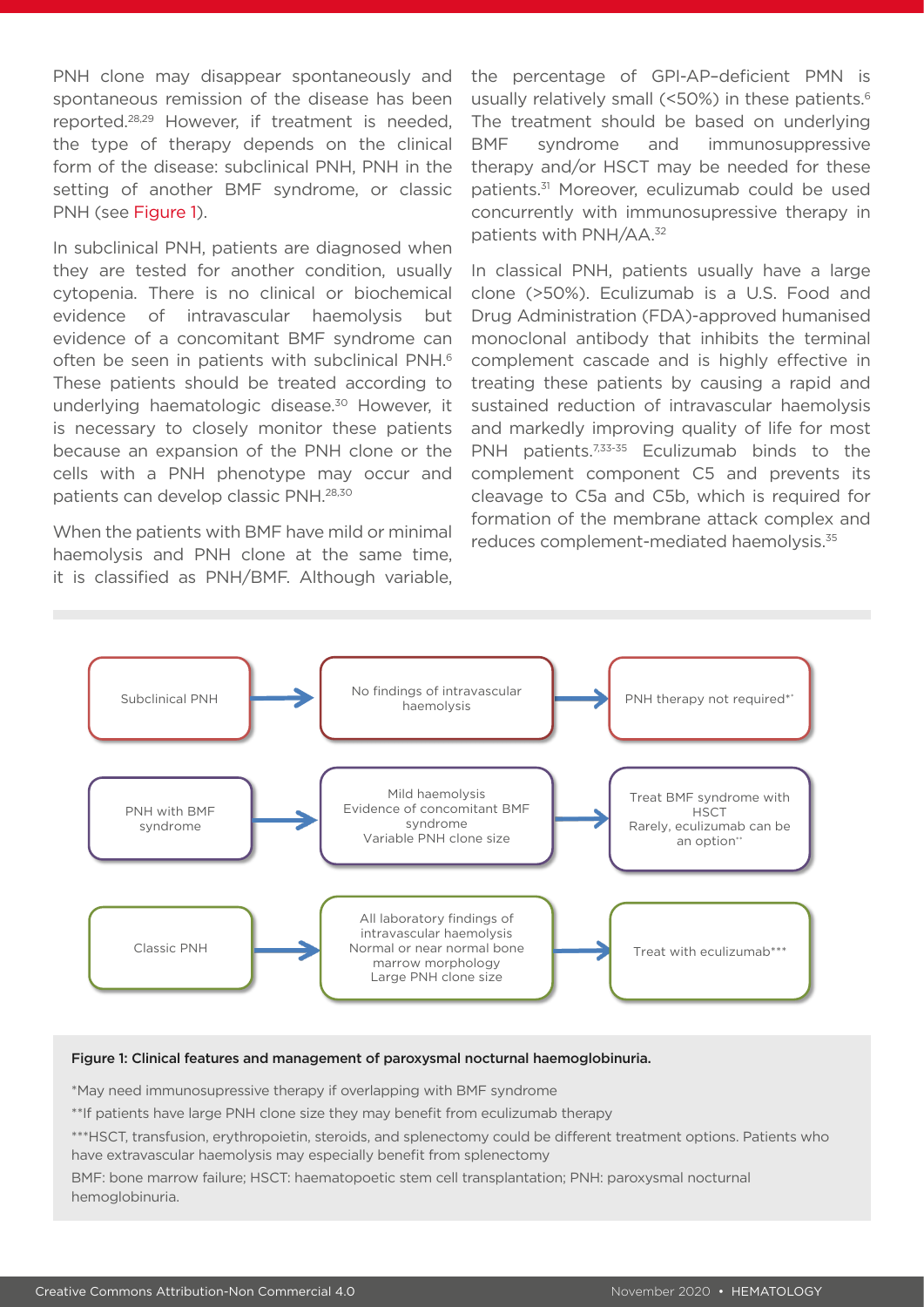Following treatment with eculizumab, increased haemoglobin levels, transfusion independence, and normal LDH levels can be seen, and all symptoms related to haemolysis such as abdominal pain, malaise, lethargy, and dysphagia are completely resolved.<sup>36</sup> Even though it is not possible to stop intravascular haemolysis in PNH patients with eculizumab, transfusion is an option to control anaemia.<sup>37,38</sup> There is no cut-off haemoglobin level and it depends on the patients symptoms.15 Unlike other transfusion-dependent patients, patients with PNH have a low risk of iron overload because of the large iron loss associated with haemoglobinuria and haemosiderinuria, and these patients usually do not need any iron chelation therapy.<sup>37</sup>

Second generation complement inhibitors like ravulizumab, crovalimab, tesidolumab have been developed in the last decade.<sup>39</sup> These new agents are promising to prolong the half-life, change the administration (oral or subcutaneous instead of intravenous), and inhibit C5 efficiently.<sup>39</sup> Ravulizumab is similar to eculizumab in that it binds the C5 complement fraction, but conversely it has a terminal half-life that is longer by about 4-fold.40 In Phase III trials, ravulizumab was found to be as effective as eculizumab as measured by increased transfusion avoidance and LDH and haemoglobin normalisation.40 Headache was the most frequent adverse event (26.8% with ravulizumab versus 17.3% with eculizumab) but no meningococcal infections or discontinuations because of adverse events occurred.40 Crovalimab that is a long-acting anti-C5 monoclonal antibody that utilises the same mechanism as eculizumab and ravulizumab but targets a different epitope on C5.<sup>39,41,42</sup> Although vasculitis-like symptoms may have occurred, the drug was generally well tolerated and has promising results.<sup>41,42</sup> Tesidolumab is an another human monoclonal antibody directed against C5.43 Trials of tesidolumab aimed to overcome eculizumab resistance because of the R885H C5 polymorphism, frequently found in the Japanese population.<sup>39</sup>

#### PAROXYSMAL NOCTURNAL HAEMOGLOBINURIA AND HAEMATOPOIETIC STEM CELL **TRANSPLANTATION**

Besides the success of eculizumab as treatment for unregulated activity of the complement system, it is an expensive drug and the patient will need doses indefinitely every 2 weeks because of its short life time (median:  $11.3\pm3.4$  days).<sup>44</sup> It is a challenge for patients with PNH to be treated with a drug intravenously every other week for a lifetime.<sup>35</sup> Despite eculizumab improving the laboratory measurements and symptoms of PNH, it is not curative and it cannot eliminate the PNH clone, meaning patients have to benefit from it as soon as they start treatment.<sup>36,45</sup> Allogeneic HSCT remains the potential curative option for PNH through elimination of the defective clone with conditioning intensity and/or the graftversus-haematopoiesis effect and replacement with a donor haematopoietic system. 25 However HSCT for classical PNH alone is not advised in countries where eculizumab is available because of the high treatment-related mortality, though HSCT is a therapeutic option for the patients with PNH/BMF.32,46

Various centres have described their experience with HSCT for PNH and the authors analysed the studies which reported patients with PNH who underwent allogeneic HSCT (Table 2). Most studies are conducted in China, where eculizumab is not available, so usually steroid and allogeneic HSCT is considered as a first-line therapy for both classical PNH and PNH/BMF. To date, treatment with eculizumab has never been directly compared to HSCT in a randomised trial of patients with PNH.

#### WHICH DONOR TYPE AND CONDITIONING REGIMEN SHOULD BE PREFERRED?

Several reports of patients with PNH undergoing HSCT with a syngeneic donor, meaning the donor is an identical twin of the patient, with or without a conditioning regimen, have been published since 1979. 47,56-60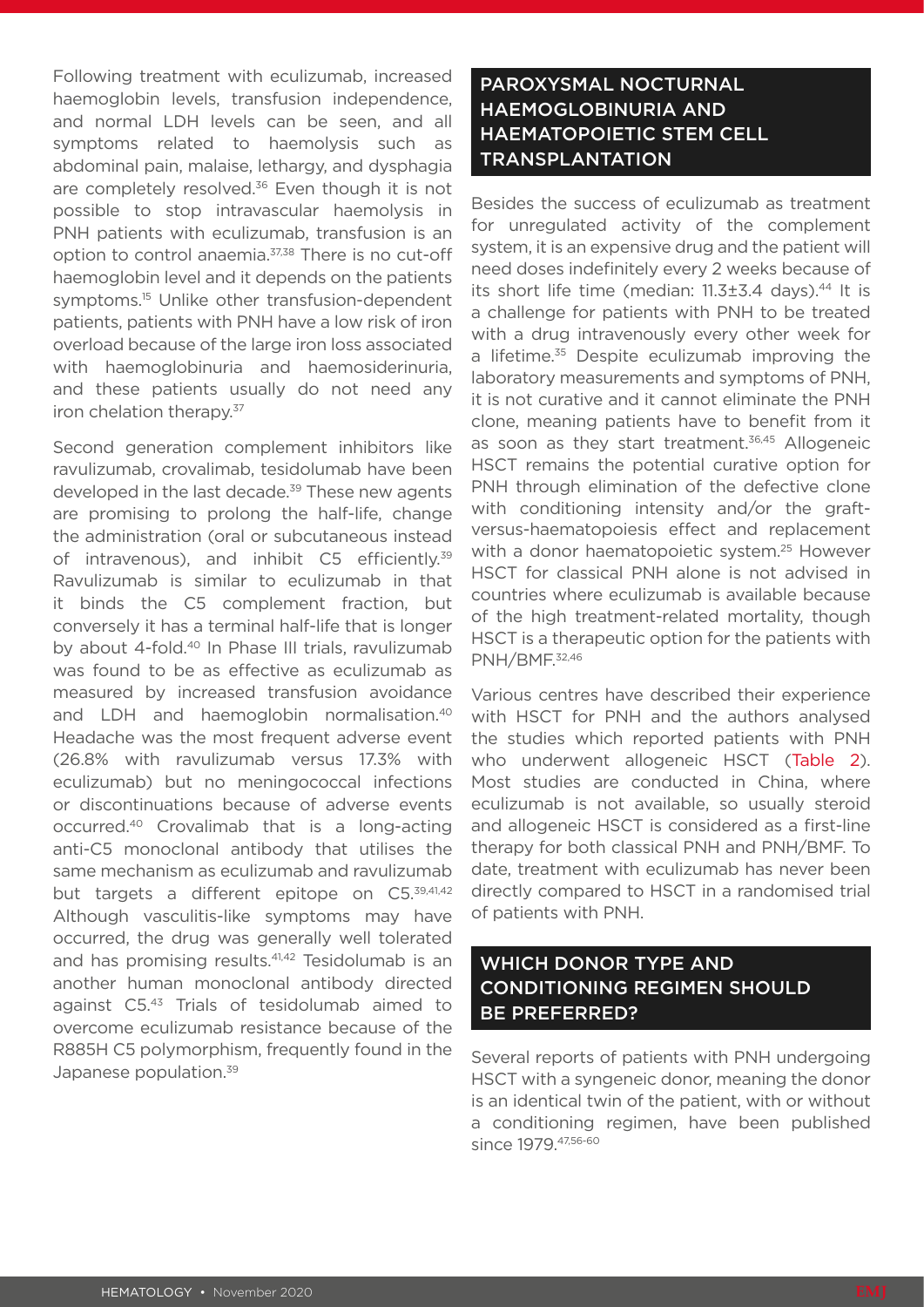Table 2: Allogeneic stem cell transplantation studies for paroxysmal nocturnal haemoglobinuria treatment.

| Reference                               | Number of<br>patients | Median age<br>(range) | Donor type                                                      | AA cases                 | OS rate (%)    | Median<br>follow-<br>up time<br>(months) | Cause and number<br>of deaths                                                         |
|-----------------------------------------|-----------------------|-----------------------|-----------------------------------------------------------------|--------------------------|----------------|------------------------------------------|---------------------------------------------------------------------------------------|
| Kawahara et<br>al.,47 1992              | $\mathcal{Q}$         | 22.0 (14-38)          | MSD: 6<br>Syngeneic<br>donor: 2<br>Haplo: 1                     | 6                        | 100.0          | 26                                       | No deaths reported                                                                    |
| Bemba et<br>al.,9 1999                  | 16                    | $25.0(9-46)$          | <b>MSD</b>                                                      | 6                        | 58.0±13.0      | 60                                       | GVHD: 3<br>Infection: 3<br>CVE: 1                                                     |
| Liu et al., <sup>48</sup><br>2019       | 44                    | 28.5 (6-54)           | <b>MSD: 15</b><br>MUD: 4<br>Haplo: 25                           | 29                       | $90.4 \pm 4.6$ | 36                                       | Infection: 2<br>GVHD: 1<br>TMA: 1                                                     |
| Lee et al., <sup>49</sup><br>2017       | 33                    | 34.0 (13-56)          | <b>MSD: 24</b><br>MUD: 7<br>Haplo: 2                            | 26                       | 87.9±5.7       | 57                                       | GVHD: 4<br>Pneumonia: 1<br>CVE: 1                                                     |
| Tian et al., <sup>50</sup><br>2016      | 18                    | 25.0 (13-54)          | MSD: 5<br>MUD: 3<br>Haplo: 10                                   | 17                       | <b>NA</b>      | 20                                       | Infection: 1                                                                          |
| Fumani et<br>al., <sup>51</sup> 2016    | 13                    | 26.0 (18-47)          | <b>MSD: 13</b>                                                  | 8                        | 74.1           | 21                                       | GVHD: 3                                                                               |
| Santarone et<br>al., <sup>52</sup> 2010 | 26                    | 32.0 (22-60)          | *MSD: 23<br>**MUD: 2<br>Haplo: 1                                | $\overline{4}$           | <b>NA</b>      | 131                                      | Infection: 1                                                                          |
| Woodard et<br>al., 31 2001              | 3                     | 15.0                  | MUD: 3                                                          | $\overline{\mathcal{S}}$ | 100            | 36                                       | No deaths reported                                                                    |
| Pantin et<br>al., 53 2014               | 17                    | $31.0(20-42)$         | <b>MSD: 16</b><br>MRD: 1                                        | 10                       | 87.7           | 72                                       | GVHD: 1<br>Bleeding: 1<br>perforated peptic<br>ulcer                                  |
| Saso et al., <sup>54</sup><br>1999      | 57                    | 28.0 (10-47)          | <b>MSD: 48</b><br>Syngeneic<br>donor: 2<br>MUD: 6<br>$***MRD:1$ | 18                       | 56             | 44                                       | Graft failure: 7<br>Interstitial<br>pneumonitis: 4<br>Chronic GVHD: 3<br>Infection: 3 |
| Hagenbert et $ 7 $<br>al., 55 2003      |                       | 34.0 (25-49)          | MSD: 2<br>MUD: 5                                                | 1                        | <b>NA</b>      | 14                                       | GVHD: 2<br>Necrotising<br>pancreatitis: 1                                             |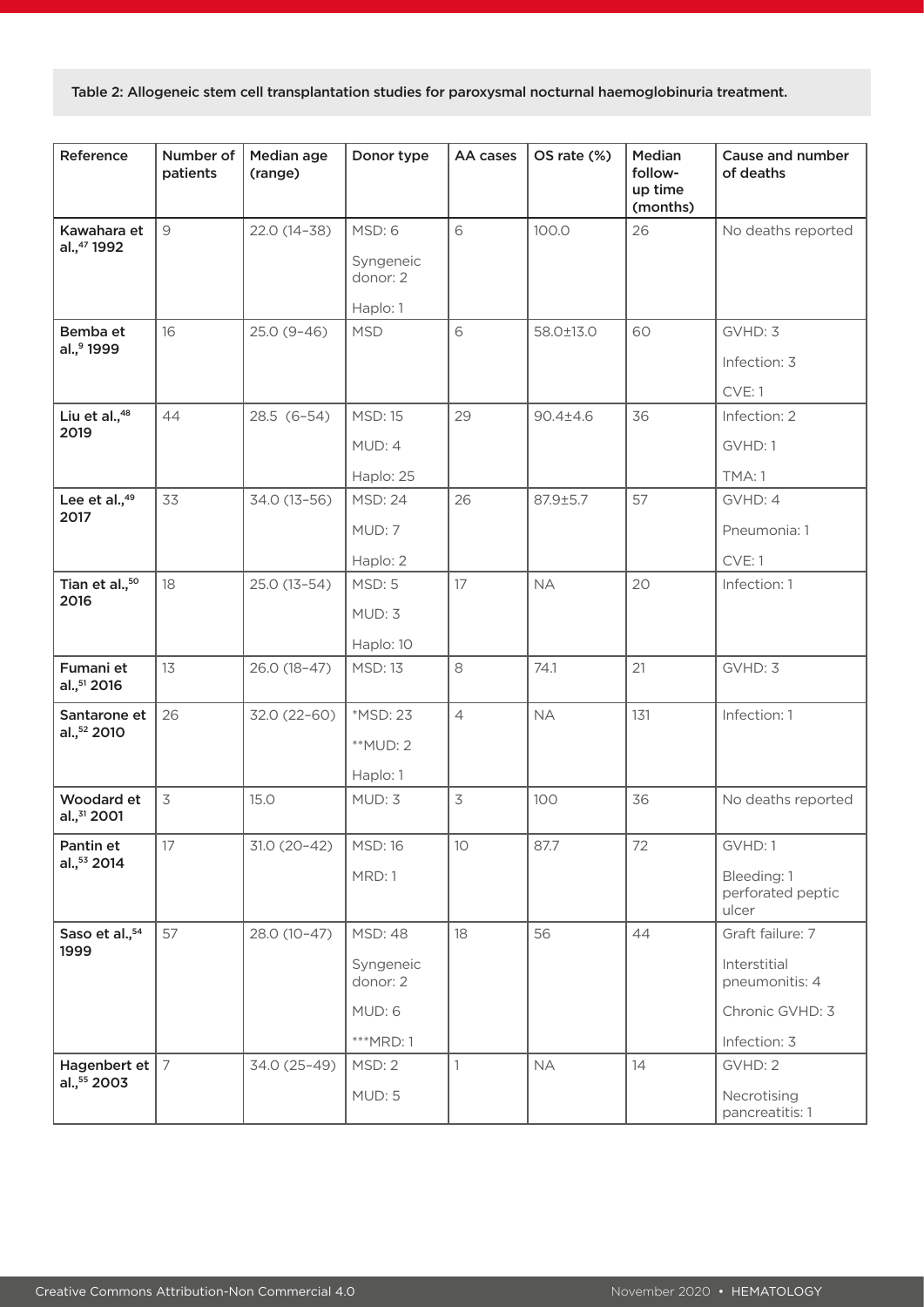| Reference                                           | Number of<br>patients | Median age<br>(range) | Donor type                                                                                        | AA cases | OS rate (%) | Median<br>follow-<br>up time<br>(months) | Cause and number<br>of deaths                                                                             |  |
|-----------------------------------------------------|-----------------------|-----------------------|---------------------------------------------------------------------------------------------------|----------|-------------|------------------------------------------|-----------------------------------------------------------------------------------------------------------|--|
| Cooper et<br>al., 44 2019                           | 55                    | 33.0 (14-66)          | 20 MSD: 20<br>$^+$ MRD: 1<br><sup>++</sup> MUD: 28<br>UCB: 3<br>Syngeneic<br>donor: 2<br>Haplo: 1 | 26       | 70          | 45,6                                     | Infection: 9<br>Haemorrhage: 4<br>GVHD: 1<br>Other: 5                                                     |  |
| Peffault de<br>Latour et<br>al., <sup>46</sup> 2012 | 211                   | 30.0 (23-39)          | <b>MSD: 136</b>                                                                                   | 118      | 68          | 61                                       | Infectious<br>complications: 35<br><b>GVHD: 18</b><br>Hemorrhage: 12<br>Multiorgan failure: 7<br>Other: 8 |  |
| *Including one antigen mismatched sibling donor     |                       |                       |                                                                                                   |          |             |                                          |                                                                                                           |  |
| **Including one antigen mismatched unrelated donor  |                       |                       |                                                                                                   |          |             |                                          |                                                                                                           |  |

\*\*\*HLA identical parent donor

+A single HLA allele level-mismatched related donor

++Seven single allele mismatched donors; one had two alleles mismatched

AA: aplastic anaemia; CVE: cerebrovascular event; GVHD: graft versus host disease; Haplo: haploidentical; HLA: human leukocyte antigen; MRD: matched related donor; MSD: matched sibling donor; MUD: matched unrelated donor; NA: not assessed; TMA: thrombotic microangiopathy; UCB: umbilical cord blood.

Doukas et al.57 reported the case of a 24-year-old patient who was successfully treated with HSCT with a syngeneic donor after a myeloablative conditioning regimen and the patient remained in remission over 12 years after transplantation, with normal levels of CD59.<sup>57</sup> Additionally, some cases have reported that a conditioning regimen has better outcomes for syngeneic donors in PNH, 54,57 and syngeneic HSCT has been performed in limited number of patients with PNH.

There is not much information available currently about comparing the full matched donor types, but in two studies it has been reported that donor types matched to siblings versus unrelated matches (overall survival rates [OS]: 92.7% and 89%, respectively)<sup>49</sup> led to similar results.<sup>46</sup>

Saso et al.<sup>54</sup> showed poorer outcomes with alternative donor sources because of graft failure; however, it should be considered that since the time of this study, haploidentical transplantation, meaning a donor is a family member who is not human leukocyte antigen (HLA) full matched, has been developed, which has improved the management of infections and graft versus host disease (GVHD) complications.<sup>61</sup> New, targeted therapies for GVHD and new treatments for infectious complications have been reported in the last decade.<sup>62</sup> Some studies have reported haploidentical transplantation is as successful as full matched donors for PNH.<sup>48,50</sup> Brodsky et al.<sup>63</sup> reported three patients with PNH treated with haploidentical HSCT. Two had improved longterm survival but the third died from graft failure.<sup>63</sup> These three patients did not receive eculizumab therapy and it is noteworthy that the authors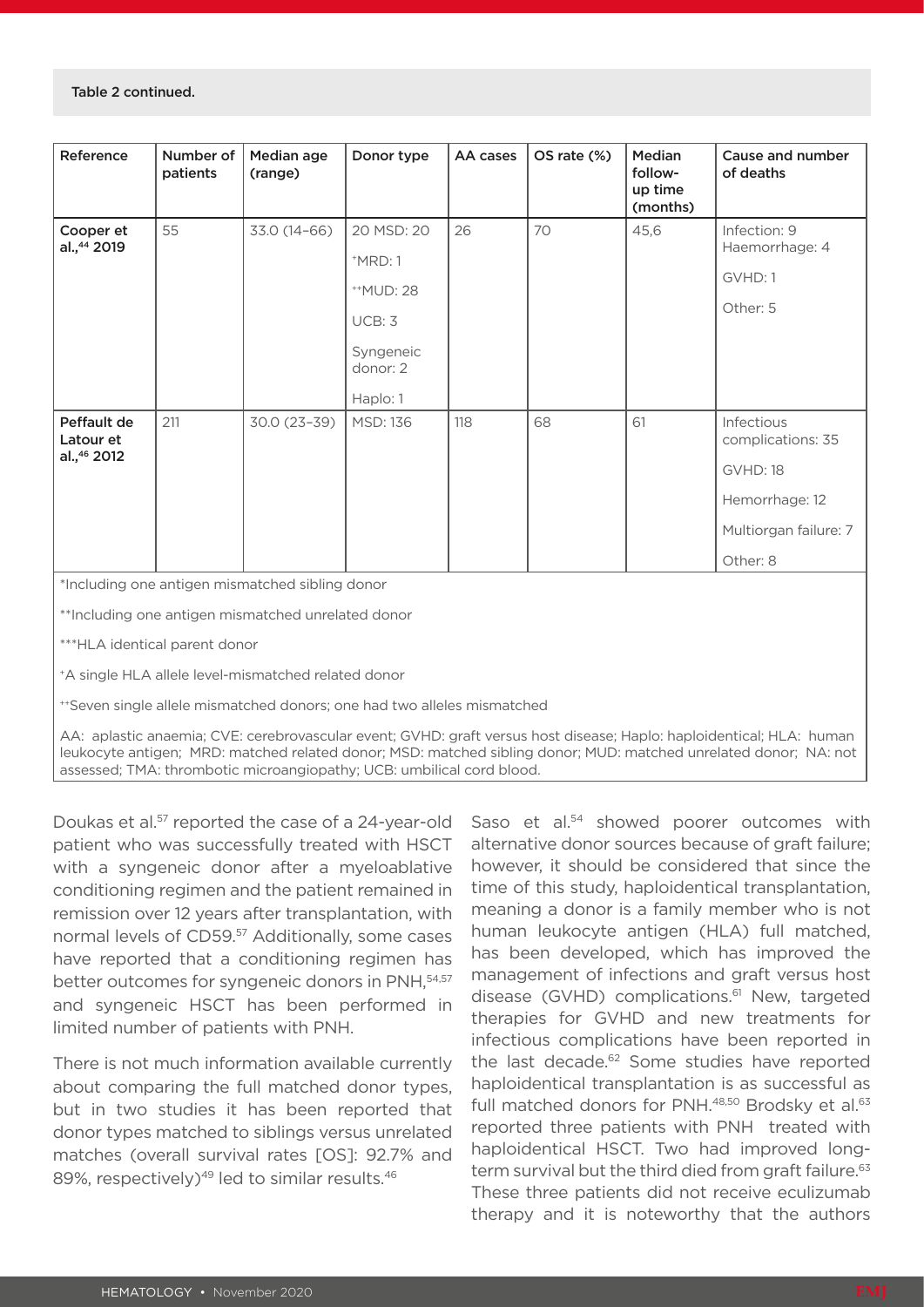clearly announced HSCT would be considered for the patients who had life-threatening thrombosis in this trial.<sup>63</sup> Another, larger study analysed 25 patients with PNH treated with HSCT from haploidentical donors and reported that OS rate was 86.5%±7.3% 3 years after transplantation. They found similar outcomes and transplant-related complications between matched sibling donors and haploidentical donors.<sup>48</sup> Tian et al.<sup>50</sup> showed no differences between full matched donors and haploidentical donors in 18 cases at a median follow-up period of 20 months (range: 14–85 months), and only one patient who underwent haploidentical HSCT died from cytomegalovirus infection.

However, there are no randomised controlled trials that compare the conditioning regimen in PNH. Santarone et al.<sup>52</sup> reported no significant difference in the rate of engraftment for patients who underwent transplantation following myeloablative conditioning compared to patients who received reduced intensity conditioning. Cooper et al.<sup>44</sup> observed that the choice of conditioning intensity (myeloablative versus reduced-intensity) had no effect on survival rates in PNH and they found no difference in longterm survival after HSCT between patients with classical PNH and the patients who had a PNH clone associated with another marrow disorder.44 Reduced intensity conditioning regimens can eradicate PNH clones successfully and the long-term results are adequate and similar to severe AA without PNH clone with the same conditioning regimen.63-65 Considering the relatively benign and chronic nature of PNH, it seems to be more reasonable to use a reduced intensity conditioning regimen, known to be less toxic, when performing HSCT for PNH treatment.66 Transplantation from T-cell depleted stem cells from matched unrelated donors with a myeloablative conditioning regimen and a short course of eculizumab was reported as safe and an efficient donor source for young patients with PNH in one study, although there was a small case number.<sup>67</sup>

It is expected that the PNH clone will disappear after HSCT and serial measurements of the PNH cell population in both the granulocyte and monocyte lineages post-HSCT should be performed.49 However, the time can be variable from 28 days to 2 months after HSCT, depending on the conditioning regimen and donor type.44,49

### What Are the Treatment-Related Complications, Mortality Rates, and Causes of Mortality?

OS rates have been reported in the range of 56–100% in multiple different studies.9,31,44,46-52,54 Previous studies have shown worse outcomes, high treatment related mortality, and graft rejection. Since these studies there has been much improvement of HSCT outcomes which explains the differences in OS rates between these trials. Being heavily transfused, the high incidence of HLA alloimmunisation, comorbidities, and PNH-related morbidities affect the outcomes of HSCT directly.<sup>53</sup>

The largest study, from the European Society for Blood and Marrow Transplantation (EBMT) in 2012, examined outcomes from 211 patients with PNH who underwent HSCT between 1978 and 2007 and compared them to outcomes in a cohort of 402 controls (patients with PNH who did not undergo HSCT between 1950 and 2005).46 In this study only one patient was documented to have a recurrence of a PNH clone after HSCT, suggesting it is a viable and curative treatment for PNH. However, the risks of HSCT are well known; the most common treatmentrelated complication and cause of death was GVHD, which usually occurred within the first few months of the studies.<sup>9,46,49,51</sup> It has been shown that a history of thrombosis is an important factor for poor HSCT outcomes. Fumani et al.<sup>51</sup> reported that the presence of thrombosis was associated with a higher mortality rate. At the time of transplantation, absolute neutrophil count  $>1x10<sup>9</sup>/L$  and haemoglobin level  $>9$  g/dL were found to be associated with better outcomes.<sup>9</sup> The comparison between matched transplanted and nontransplanted patients with PNH in cases of thrombosis showed a poorer OS for the transplanted patients in a large study.<sup>46</sup>

#### Does Eculizumab Therapy Before and After Haematopoietic Stem Cell Transplantation Affect the Outcomes?

The blockage of the terminal complement pathway by eculizumab has the potential to improve or adversely affect transplant outcomes. The role of eculizumab in the transplant setting is as yet unclear. For patients with AA even with PNH clones, HSCT is still the main therapeutic option and anti-thymocyte globulin (ATG) is commonly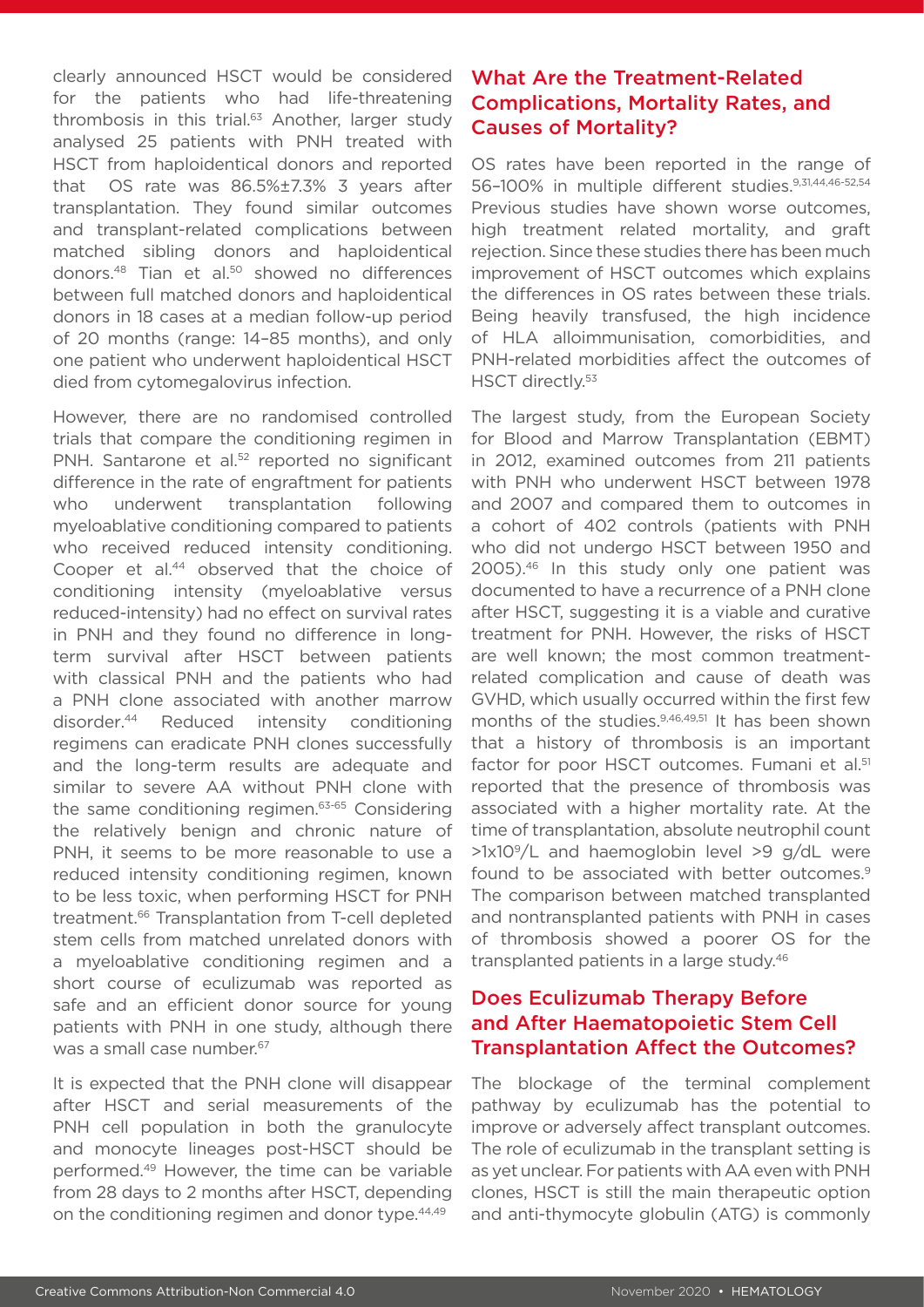preferred in conditioning regimens to promote engraftment and reduce GVHD, which has an effect on the complement system. However, ATG is a challenge for patients with PNH/AA because the interaction between ATG and eculizumab is still unknown.<sup>68</sup> Patients with AA and PNH who received eculizumab as bridging therapy before HSCT have been evaluated in several studies.<sup>69,70</sup> Using eculizumab prior to transplant does not appear to delay engraftment and there is no increased risk of infections from encapsulated organisms compared to patients with AA who underwent HSCT with no reason of PNH.69 Further, eculizumab is suggested for patients with large clone size to reduce the risk of withdrawal haemolysis during and in early post-HSCT.<sup>69-71</sup> Although in retrospective studies eculizumab was used until engraftment, it is suggested that the last dose of eculizumab should be given during the conditioning regimen because of the risk of relapse or graft failure.<sup>70</sup> It is noteworthy that both PNH and AA are rare diseases for which transplant is increasingly utilised, but it is unlikely that there is no comparison with the patients with PNH/AA who did not receive eculizumab in previous studies and there has been no prospective trial to evaluate the role for eculizumab in HSCT.

## When and Who Should Physicians Consider Haematopoietic Stem Cell Transplantation for Paroxysmal Nocturnal Haemoglobinuria Treatment?

Although there have been many improvements in HSCT outcomes in the last decade because of high-resolution HLA typing for donor selection, development of conditioning regimens, and advances in supportive care, the risks of HSCT are well known and include treatment-related mortality and GVHD.<sup>72</sup> Despite the fact that HSCT is the only curative treatment for PNH because of its ability to eliminate PNH clones, it is not recommended for patients with classical PNH.32 The decision should be given case by case and restricted to patients with BMF syndrome. It should be considered for patients who have life-threatening thrombotic disease, although thrombosis could be seen because of HSCT and transfusion dependent haemolytic anaemia.

To date, there is no prospective, intent-totreat study comparing HSCT to eculizumab in the management of patients with PNH. Most studies have suggested that patients with PNH/ BMF would benefit from HSCT. Eculizumab is efficacious in preventing thrombotic events and treating intravascular haemolysis and related manifestations in transfusion-dependent or symptomatic patients, but some patients are not willing to have lifelong treatment and a persistent need for transfusion. Additionally, it is not able to eradicate PNH clones. HSCT remains the only potential treatment for PNH, with additional implications for patients with BMF and those who are refractory to eculizumab therapy. The time from diagnosis to HSCT is also an important consideration for the patient. Both patients with PNH/BMF and classical PNH who are refractory to eculizumab, and especially young patients with severe manifestations of PNH such as severe cytopenia and thrombosis and who have a matched donor, are considered the best candidates for HSCT.

#### CONCLUSIONS

PNH is a clonal but nonmalignant disease that is very rare, and large case series are limited. The clinical findings and symptoms can be variable, and it can take a long time to diagnose because of physician unawareness. Eculizumab is a good treatment option for improving symptoms of intravascular haemolysis but enhanced understanding of the PNH thrombosis mechanism is needed to improve management. In the future, novel inhibitors of the alternative complement pathway could be used to improve survival and quality of life for patients with PNH. Yet, there is no therapy other than HSCT that can eradicate PNH clones. All the current drugs are useful during therapy and patients do not have the opportunity to give up treatment. Although HSCT is the only curative treatment for these patients, cases should be selected carefully because of high morbidity and mortality rates. It should be noted that the difference between OS rates, progression free survival, and quality of life between patients on lifetime treatment of eculizumab compared to patients who have undergone HSCT is still unknown.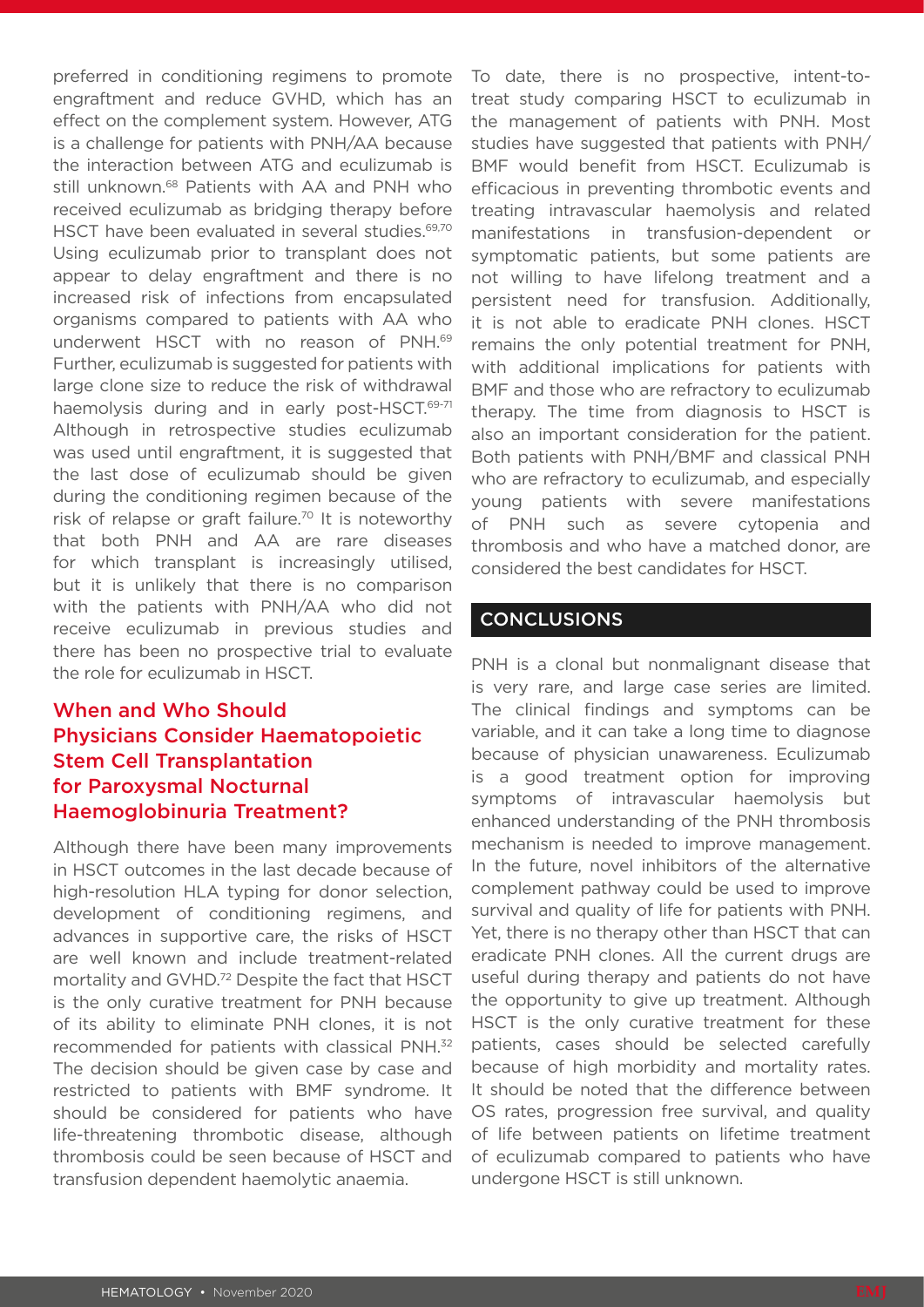#### References

- 1. Devos T et al. Diagnosis and management of PNH: review and recommendations from a Belgian expert panel. Eur J Haematol. 2018;101(6):737-49.
- Hill A et al. Recent developments in the understanding and management of paroxysmal nocturnal haemoglobinuria. Br J Haematol. 2007;137(3):181-92.
- 3. Parker C. Historical aspects of paroxysmal nocturnal haemoglobinuria: 'defining the disease'. Br J Haematol. 2002;117(1):3-22.
- 4. Brodsky R. Narrative review: paroxysmal nocturnal hemoglobinuria: the physiology of complement-related hemolytic anemia. Ann Intern Med. 2008;148(8):587-95.
- 5. Wang H et al. Clinical significance of a minor population of paroxysmal nocturnal hemoglobinuria-type cells in bone marrow failure syndrome. Blood. 2002;100(12):3897-902.
- Parker C. Update on the diagnosis and management of paroxysmal nocturnal hemoglobinuria. Hematology Am Soc Hematol Educ Program. 2016;2016(1):208-16.
- 7. Rother R et al. Discovery and development of the complement inhibitor eculizumab for the treatment of paroxysmal nocturnal hemoglobinuria. Nat Biotechnol. 2007;25(12):1488.
- 8. Patriquin C et al. How we treat paroxysmal nocturnal hemoglobinuria: a consensus statement of the Canadian PNH Network and review of the national registry. Eur J Haematol. 2019;102(1):36-52.
- 9. Bemba M et al. Bone marrow transplantation for paroxysmal nocturnal haemoglobinuria. Br J Haematol. 1999;105(2):366-8.
- 10. Brodsky R. Paroxysmal nocturnal hemoglobinuria. Blood. 2014;124(18):2804-11.
- Pu J, Brodsky R. Paroxysmal nocturnal hemoglobinuria from bench to bedside. Clin Transl Sci. 2011;4(3):219-24.
- 12. Malato A et al. Thrombotic complications in paroxysmal nocturnal haemoglobinuria: a literature review. Blood Transfus. 2012;10(4):428-35.
- 13. Hill A et al. Thrombosis in paroxysmal nocturnal hemoglobinuria. Blood. 2013;121(25):4985-96.
- 14. Weitz I. Thrombosis in patients with paroxysmal nocturnal hemoglobinuria. Semin Thromb Hemost. 2011;37(3):315-21.
- 15. Risitano A, Rotoli B. Paroxysmal nocturnal hemoglobinuria:

pathophysiology, natural history and treatment options in the era of biological agents. Biologics. 2008;2(2):205-22.

- 16. Moyo V et al. Natural history of paroxysmal nocturnal haemoglobinuria using modern diagnostic assays. Br J Haematol. 2004;126(1):133-8.
- 17. Rother R et al. The clinical sequelae of intravascular hemolysis and extracellular plasma hemoglobin: a novel mechanism of human disease. JAMA. 2005;293(13):1653-62.
- 18. Hill A et al. Under-recognized complications in patients with paroxysmal nocturnal haemoglobinuria: raised pulmonary pressure and reduced right ventricular function. Br J Haematol. 2012;158(3):409-14.
- 19. Sugimori C et al. Minor population of CD55-CD59- blood cells predicts response to immunosuppressive therapy and prognosis in patients with aplastic anemia. Blood. 2006;107(4):1308-14.
- 20. Kim J et al. Distinct subgroups of paroxysmal nocturnal hemoglobinuria (PNH) with cytopenia: results from South Korean National PNH Registry. Annals of Hematology. 2016;95(1):125-33.
- 21. Peffault de Latour R et al. Paroxysmal nocturnal hemoglobinuria (PNH): long-term epidemiological study. Blood. 2006;108(11):973.
- 22. Borowitz M et al. Guidelines for the diagnosis and monitoring of paroxysmal nocturnal hemoglobinuria and related disorders by flow cytometry. Cytometry B Clin Cytom. 2010;78(4):211-30.
- 23. Morado M et al. Diagnostic screening of paroxysmal nocturnal hemoglobinuria: prospective multicentric evaluation of the current medical indications. Cytometry B Clin Cytom. 2017;92(5):361-70.
- 24. Bessler M et al. Paroxysmal nocturnal haemoglobinuria (PNH) is caused by somatic mutations in the PIG-A gene. EMBO J. 1994;13(1):110-7.
- 25. Devalet B et al. Pathophysiology, diagnosis, and treatment of paroxysmal nocturnal hemoglobinuria: a review. Eur J Haematol. 2015;95(3):190-8.
- 26. Brodsky R. How I treat paroxysmal nocturnal hemoglobinuria. Blood. 2009;113(26):6522-7.
- 27. Sahin F et al. Pesg PNH diagnosis, follow-up and treatment guidelines. Am J Blood Res. 2016;6(2):19-27.
- 28. Hillmen P et al. Natural history of paroxysmal nocturnal hemoglobinuria. N Engl J Med. 1995;333(19):1253-8.
- 29. Sahin F et al. Spontaneous remission of paroxysmal nocturnal hemoglobinuria during eculizumab treatment. J Hematol. 2014;3(2):50-3.
- 30. Parker C. Management of paroxysmal nocturnal hemoglobinuria in the era of complement inhibitory therapy. Hematology Am Soc Hematol Educ Program. 2011;2011:21-9.
- 31. Woodard P et al. Successful unrelated donor bone marrow transplantation for paroxysmal nocturnal hemoglobinuria. Bone Marrow Transplant. 2001;27(6):589-92.
- 32. Griffin M et al. Concurrent treatment of aplastic anemia/paroxysmal nocturnal hemoglobinuria syndrome with immunosuppressive therapy and eculizumab: a UK experience. Haematologica. 2018;103(8):e345-7.
- 33. Hillmen P et al. The complement inhibitor eculizumab in paroxysmal nocturnal hemoglobinuria. N Engl J Med. 2006;355(12):1233-43.
- 34. Kelly R et al. Long-term treatment with eculizumab in paroxysmal nocturnal hemoglobinuria: sustained efficacy and improved survival. Blood. 2011;117(25):6786-92.
- 35. Dmytrijuk A et al. FDA report: eculizumab (Soliris) for the treatment of patients with paroxysmal nocturnal hemoglobinuria. Oncologist. 2008;13(9):993-1000.
- 36. Brodsky R et al. Multicenter Phase 3 study of the complement inhibitor eculizumab for the treatment of patients with paroxysmal nocturnal hemoglobinuria. Blood. 2008;111(4):1840-7.
- 37. Rosse W. Treatment of paroxysmal nocturnal hemoglobinuria. Blood. 1982;60(1):20-3.
- 38. Sahin F et al. Multidisciplinary clinical management of paroxysmal nocturnal hemoglobinuria. Am J Blood Ress. 2015;5(1):1-9.
- 39. Fattizzo B, Kulasekararaj A. Second-generation C5 inhibitors for paroxysmal nocturnal hemoglobinuria. BioDrugs. 2020;34(2):149-58.
- 40. Kulasekararaj A et al. Ravulizumab (ALXN1210) vs eculizumab in C5 inhibitor-experienced adult patients with PNH: the 302 study. Blood. 2019;133(6):540-9.
- 41. Röth A et al. The SMART anti-hC5 antibody (SKY59/RO7112689) shows good safety and efficacy in patients with paroxysmal nocturnal hemoglobinuria (PNH). Blood. 2018;132(Suppl 1):535.
- 42. Röth A et al. The complement C5 inhibitor crovalimab in paroxysmal nocturnal hemoglobinuria. Blood. 2020;135(12):912-20.